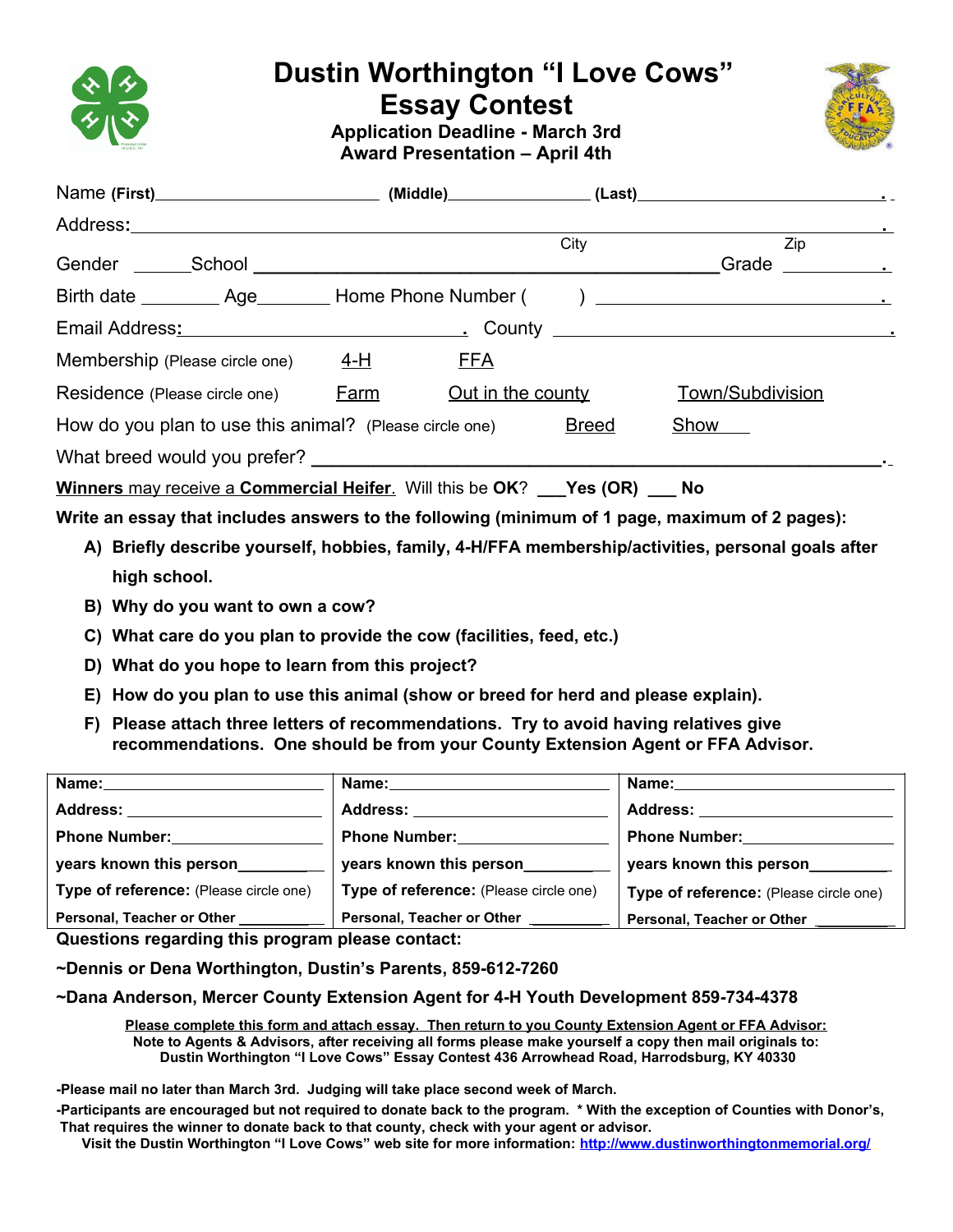

# **Dustin Worthington "I Love Cows"**

**Essay Contest Application Deadline - March 3rd Award Presentation – April 4th**



#### **GENERAL INFORMATION:**

**A memorial award has been established in Memory of Dustin Worthington. Dustin worked in the cattle industry, until his death on April 4, 2000. Dustin's main interest in life was working with cattle. The award established is a heifer calf that is presented to a 4-H or FFA member. The purpose of the program is to share the passion Dustin had for working with cattle. The goal is for youth to develop their heifer and to potentially start their own herd. Someday become a profitable business that will aid in paying for education or starting his or her own herd. Each year the awards are presented on April 4th. Current winners and past winners are encouraged but not required to give back to the program by donating the first-born heifer to continue the program for future years.**

#### **Rules:**

- **A. Youth must be active participants of 4-H or FFA to participate.**
- **B. Statewide Awards Any youth in KY 4-H and/or FFA programs may apply with the exception of counties that have an ongoing county contest. In order to start an ongoing county contest, a donor must be secured. Large farms in your area may want to become involved. Please contact us for more information.**
- **C. Youth from all Counties in Kentucky are eligible to compete.**